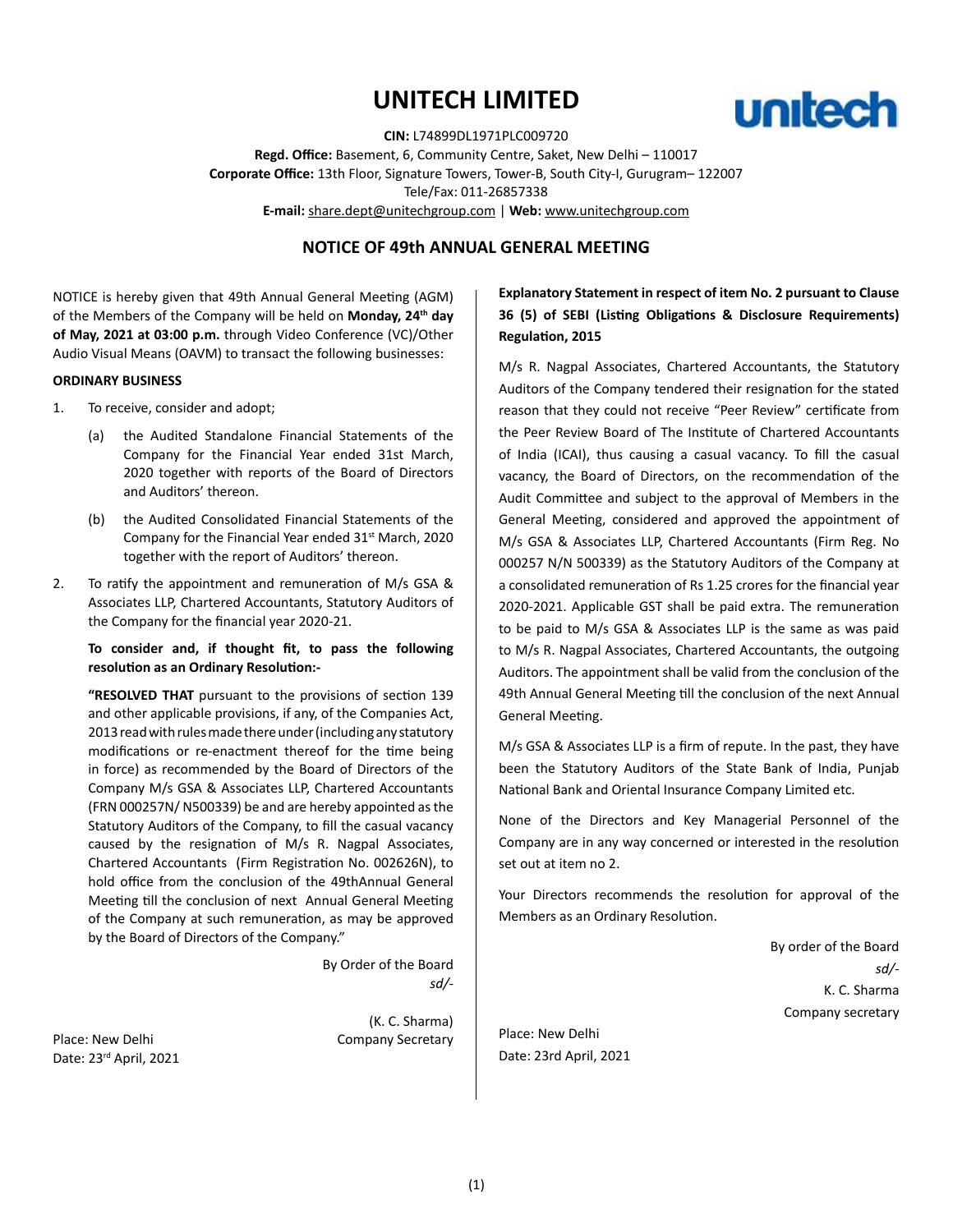## **Note on Material Development**

The Annual General Meeting (AGM) for the year ended 31st March, 2020 was due to be held latest by the 30th September, 2020. Due to outburst of COVID-19 Pandemic, which resulted in closure of offices and consequent delay in finalization of Accounts, the Annual General Meeting could not be held for the year ended 31st March 2020 within the prescribed time-lines.

During the year, the Hon'ble Supreme Court had directed the Union of India to act proactively in the matter and inform the court on the steps which it initiates to replace the existing management by the independent group of directors who can fulfil the mandate and responsibility of attending the concerns of home buyers and other related issues vide its orders dated 18.12.2019 in the matter of Civil Appeal No. 10856/2016 titled as *Bhupinder Singh* v/s *Unitech Limited*.

In compliance there to, the Central Government, (Ministry of Corporate Affairs) proposed the constitution of a independent Board of Directors which was approved by the Hon'ble Supreme Court vide its order dated 20.01.2020 passed in Civil Appeal No. 10856/2016. The Hon'ble Supreme Court also directed the supersession of the erstwhile management/ Board of Directors of the Company vide its orders ibid. The Ministry of Corporate Affairs, thereafter, issued appointment orders for the Chairman & Managing Director and other Directors vide their letters dated 21.01.2020, 22.01.2020 and 03.02.2020 respectively. The present Board comprises of the following Directors:

| Sr. | <b>Name</b>                                              | Designation |
|-----|----------------------------------------------------------|-------------|
| No. |                                                          |             |
| 1   | Shri Yudhvir Singh Malik<br>Chairman & Managing Director |             |
| 2   | Shri Anoop Kumar Mittal<br>Director                      |             |
| 3   | Smt. Renu Sud Karnad                                     | Director    |
| 4   | Shri Jitu Virwani<br>Director                            |             |
| 5   | Shri Niranjan L. Hiranandani<br>Director                 |             |
| 6   | Dr. Girish Kumar Ahuja<br>Director                       |             |
| 7   | Shri B. Sriram                                           | Director    |
| 8   | Shri Prabhakar Singh<br>Director                         |             |

Accordingly, the erstwhile management has been replaced by the new management w.e.f. 21.01.2020.

As the erstwhile management has been superseded and the newly appointed Board of Directors has taken over the management and control of the Unitech Group, the item pertaining to appointment or re-appointment of erstwhile Director(s) has not been proposed in the notice of this Annual General Meeting. Further, the present Directors on the Board have been nominated/ appointed by the Central Government on the directions of the Hon'ble Supreme Court of India w.e.f. 21.01.2020. Hence, none of the Directors is/are liable for retirement in the Annual General Meeting.

#### **Notes:**

1. In view of the massive outbreak of the COVID-19 pandemic, the Ministry of Corporate Affairs (MCA), through Circular No. 14/2020 dated 8th April, 2020, Circular No.17/2020 dated 13th April, 2020 and Circular No. 20/2020 dated 5th May, 2020 and a General Circular No. 02/2021 dated 13th January, 2021 in continuation of Circular No. 20/2020 (collectively referred to as "MCA Circulars"), and Circular No. SEBI/HO/CFD/CMD1/ CIR/P/2020/79 dated 12th May, 2020 & SEBI/HO/CFD/CMD2/ CIR/P/2021/11 dated 15th January, 2021 issued by Securities and Exchange Board of India ('SEBI') have permitted the holding of the Annual General Meeting through Video Conferencing (VC) or Other Audio Visual Means (OAVM) and dispensed with physical presence of the Members at a common venue.

- 2. In terms of the said MCA and SEBI Circulars, the 49th Annual General Meeting (AGM) of the Members of the Company is being held through Video Conferencing (VC) or Other Audio Visual Means (OAVM). Hence, the Members can attend and participate in the AGM through VC/OAVM facility provided by NSDL. The instructions for participation by Members are given in the subsequent paragraphs. The Members can join the AGM in the VC/OAVM mode 15 minutes before and after the schedule time of the commencement of the meeting by following the procedure mentioned in the notice. The facility of participation at the AGM through VC/OAVM will be made available for 1000 Members on first come first served basis. This will not include large Shareholders (Shareholders holding 2% or more shareholding), Promoters, Institutional Investors, Directors, Key Managerial Personnel, Auditors, Secretarial Auditors etc. who are allowed to attend the AGM without restriction on account of first come first serve basis.
- 3. Since this AGM is being held pursuant to the MCA& SEBI Circulars through VC/ OAVM, physical attendance of Members has been dispensed with. Accordingly, the facility of appointment of proxies by the Members will not be available for this meeting. Hence, the proxy form and attendance slips are not annexed to this notice.
- 4. Members are requested to:-
	- (i) Quote their Folio / Client ID & DPID Nos. in all correspondence with the Registrar and Share Transfer Agent (RTA) / Company.
	- (ii) Register their e-mail IDs/ PAN/ Bank Account Details with RTA/ Company/ respective Depository Participants (DP).
	- (iii) Note that in case of joint holders attending the meeting, only such joint holder whose name is first in the Register of Members will be entitled to vote.
- 5. 23<sup>rd</sup> April, 2021 has been fixed as the Cut-off date for the purpose of ascertaining the entitlement of Members for sending Annual Report and other related documents for the year ended 31st March, 2020.
- 6. The Register of Members and the Share Transfer Books of the Company shall remain closed from **Monday, the 17th day of May, 2021 to Monday the 24th day of May, 2021** (both days inclusive) for the purpose of 49th AGM. As per Regulation 40 of SEBI Listing Regulations and NSE Circular No. NSE/ CML/2020/38 dated 3rd December, 2020 and BSE Circular No. LIST/COMP/31/2018-19 dated 3rd December, 2018 requests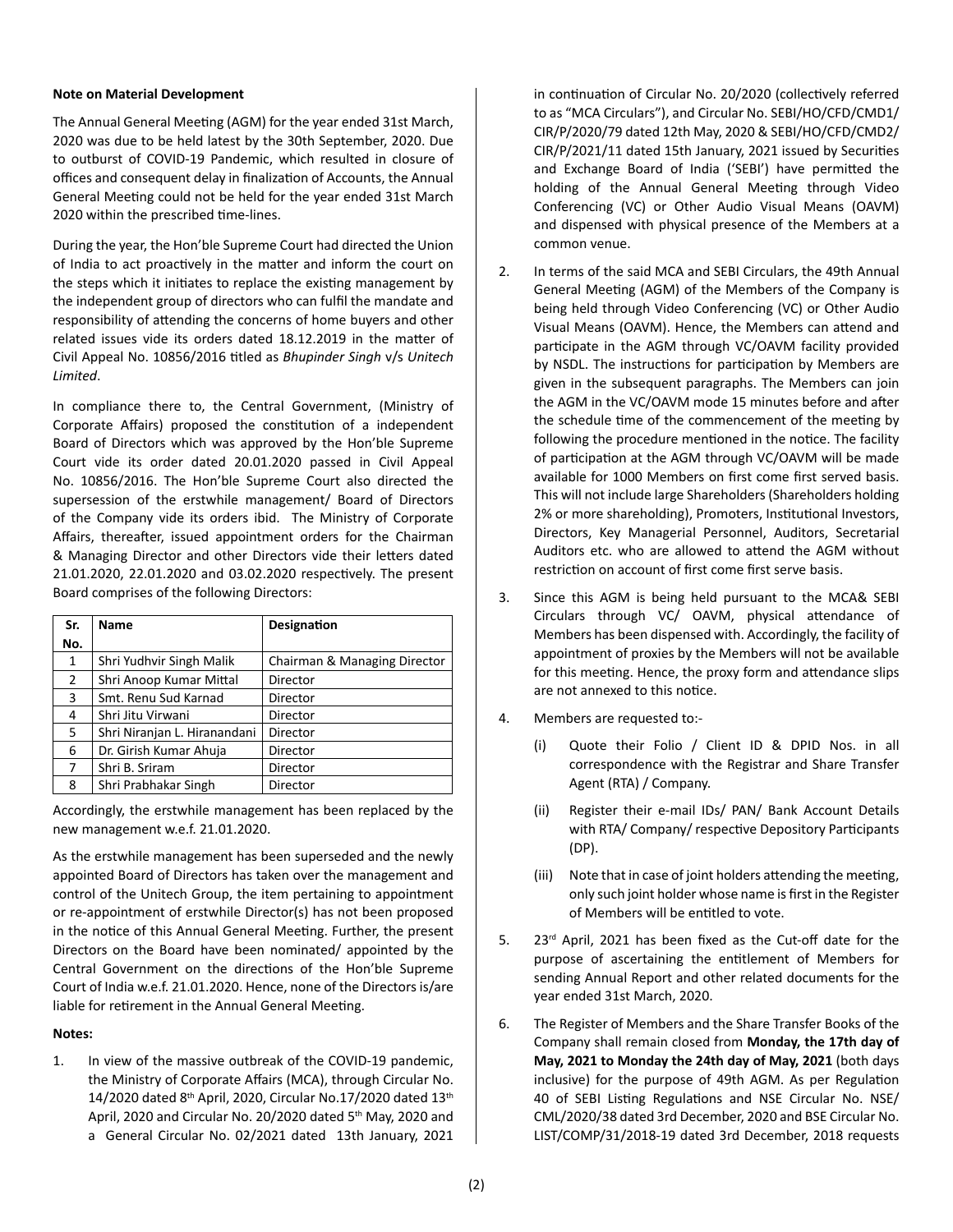for effecting transfer of securities shall not be processed unless the securities are held in the dematerialized form with a depository i.e. NSDL or CDSL except in case of transmission or transposition of securities w.e.f. 1st April, 2019. In view of this and to eliminate all risks associated with physical shares and for ease of portfolio management, Members holding shares in physical form are requested to convert their shareholding in dematerialized form. The Securities and Exchange Board of India (SEBI) has mandated the submission of Permanent Account Number (PAN) by every participant in securities market, failing which the de-mat account would be suspended for trading. Members holding shares in electronic form are, therefore, requested to submit the PAN to their Depository Participants with whom they are maintaining their de-mat account.

- 7. Members holding shares in physical form are requested to submit their PAN and Bank details to the Registrar and Share Transfer Agent (RTA) of the Company. Members holding shares in physical form are requested to convert their shareholding in dematerialized form. Members may contact the Company or Company's Registrar and Share Transfer Agent (RTA), M/s Alankit Assignments Limited, for any assistance in this regard.
- 8. Pursuant to section 72 of the Companies Act, 2013, Members holding shares in physical form may file nomination in the prescribed Form SH-13 with the Company's Registrar and Share Transfer Agent. In respect of shares held in electronic/ de-mat form, the nomination details may be updated with the respective Depository Participant (DP).
- 9. The Ministry of Corporate Affairs has notified provisions relating to unpaid/ unclaimed dividend under sections 124 and 125 of the Companies Act, 2013 and Investor Education and Protection Fund (Accounting, Audit, Transfer and Refund) Rules, 2016. As per these Rules, dividends which were not encashed/claimed by the Member(s) for a period of seven consecutive years, have been transferred to the Investor Education and Protection Fund (IEPF) Authority. The shares in respect of which dividend have not been claimed for seven consecutive years have also been transferred to the de-mat account of IEPF Authority. The details of shares transferred to the IEPF Authority are available at the website of the Company. The Members whose dividend/shares are transferred to the IEPF Authority can claim their dividend/ shares from the Authority by following the refund procedure.
- 10. In compliance with the aforesaid MCA & SEBI Circulars, the notice calling the AGM for the financial year 2019-20 is being sent only through electronic mode to those Members whose e-mail addresses are registered with the Company or with the Depository Participant(s). The notice of AGM, circulated to the Members of the Company, will also be made available on the Company's website. The notice can also be accessed from the websites of the Stock Exchanges i.e. BSE Limited and National Stock Exchange of India Limited at www.bseindia.com and www.nseindia.com, respectively and the AGM Notice is also available at the website of NSDL i.e. www.evoting.nsdl.com.
- 11. Manner of registering/updating email addresses:
	- Members holding shares in physical mode, who have not registered/updated their email addresses with the Company, are requested to register/update the same by sending scanned copy of the request letter with details of folio number and attaching a self-attested copy of PAN card & Aadhar Card/ Election Identity Card at share.dept@unitechgroup.com with a copy marked to RTA at rta@alankit.com.
	- (ii) Members holding shares in dematerialised mode, are requested to register/update their email addresses with the Depository Participants with whom they maintain their de-mat account.
- 12. The Register of Directors' and Key Managerial Personnel and their shareholding maintained under section 170 of the Companies Act, 2013, the Register of Contracts or Arrangements in which the Directors are interested maintained under section 189 of the Companies Act, 2013 will be available for inspection in electronic mode during the AGM.
- 13. Since the AGM will be held through VC/ OAVM, the route map is not annexed in this Notice.
- 14. Mr. Manoj Kumar Mandal, Proprietor of M/s M.K. Mandal & Associates, Company Secretaries (Certificate of Practice No. 4968) has been appointed as the Scrutinizer to scrutinize the voting and remote e-voting process in a fair and transparent manner.
- 15. The Chairman shall, at the 49th AGM, allow voting with the assistance of Scrutinizer, by use of electronic mode for all those Members who will attend the said meeting via VC/ OAVM but have not cast their votes through remote e-voting facility.
- 16. The Scrutinizer shall, after the conclusion of the meeting, process & prepare the result after unblocking the votes cast through remote e-voting. The Scrutinizer shall submit a consolidated report of the votes cast in favour or against, if any, not later than 48 hours of conclusion of the meeting to the Chairman or a person authorized, who shall countersign the same. The Chairman or any person authorized by him shall declare the results of voting forthwith.
- 17. The result declared alongwith the report of the Scrutinizer shall be placed at the website of the Company and the website of e-voting agency at www.evoting.nsdl.com immediately after the declaration of result by the Chairman or a person authorized by him. The result shall also be forwarded to BSE Limited and National Stock Exchange of India Limited.
- 18. The resolutions, if passed by the requisite majority, shall be deemed to have been passed on the date of the 49th Annual General Meeting.
- 19. Members desirous of seeking/ obtaining any information/ clarifications concerning the accounts and operations of the Company or intending to express their views or raise any query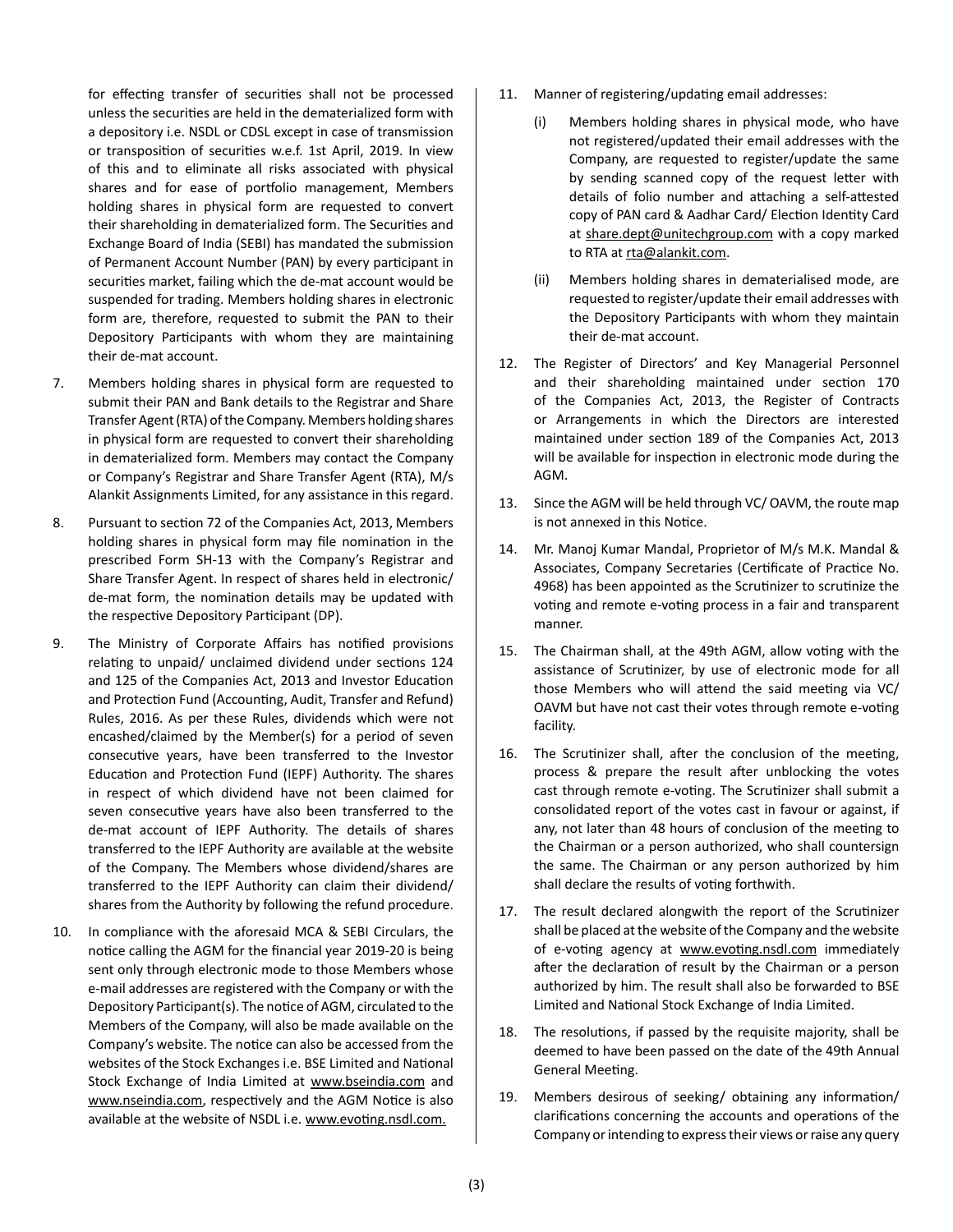are requested to write to the Company from their registered email address on or before 14th May, 2021, mentioning their name, de-mat account number/folio number, PAN, email id and mobile number at share.dept@unitechgroup.com. The same will be replied by the Company suitably. Only those Members who have registered themselves as a speaker will be allowed to express their views, ask questions during the AGM. The Company reserves the right to restrict the number of speakers as well as the speaking time depending upon the availability of time at the AGM. It is requested to raise the queries precisely and in short to enable the Company to answer the same.

#### **20. Instructions for e-voting and joining the 49th AGM**

- (i) Pursuant to the provisions of section 108 of the Companies Act, 2013 read with Rule 20 of the Companies (Management and Administration) Rules, 2014 as amended from time to time and Regulation 44 of the SEBI Listing Regulations, the Members are provided with facility to cast their vote electronically, through the e-voting services provided by NSDL on resolutions proposed to be considered at the 49th Annual General Meeting (AGM).
- (ii) The remote e-voting period commences at **9.00 a.m. (IST) on Friday, 21st May, 2021 and ends on Sunday, 23rd May, 2021 at 5.00 p.m. (IST).** During this period, Members of the Company holding shares either in physical form or in dematerialized form, as on the cutoff date i.e. on Monday the 17th day of May, 2021, may cast their vote by remote e-voting. Remote e-voting shall not be allowed beyond the said date and time and the remote e-voting facility shall be blocked thereafter. Once the vote on a resolution is cast by the Member through remote e-voting, the Member shall not be allowed to change it subsequently or cast the vote again.
- (iii) The facility for voting through remote e-voting shall be made available during the conduct of 49th AGM via VC/ OAVM and the Members attending the meeting via VC/ OAVM who have not already cast their vote by remote e-voting, shall be able to exercise their right to vote at the meeting. The procedure for e-voting on the day of AGM is same as for remote e-voting.
- (iv) The Members who have cast their vote by remote e-voting prior to the 49th AGM may also attend/ participate in the 49th AGM but shall not be entitled to cast their vote again.
- (v) The voting rights shall be in proportion to their shares in the paid-up equity share capital of the Company as on the cut-off date.
- (vi) Any person, who acquires shares of the Company and becomes Member of the Company after dispatch of the notice electronically or whose email id is not registered with the Company/ RTA/ Respective DP and holding

shares as on the cut-off date i.e. 17th May 2021, may obtain the login ID and password by sending a request at evoting@nsdl.co.in or rta@alankit.com.

- (vii) A person, whose name is recorded in the Register of Members or in the Register of Beneficial Owners maintained by the depositories as on the cut-off date for e-voting shall be entitled to avail the facility of remote e-voting or voting at the 49th AGM electronically. A person who is not a Member as on cut-off date should treat this notice for information purpose only.
- (viii) The detail of the process and manner for remote e-voting are explained herein below:

Step 1: Log-in to NSDL e-voting system at https://www. evoting.nsdl.com/

**Step 2:** Cast your vote electronically on NSDL e-voting system.

**Details on Step 1 are mentioned below:**

# **How to Log-into NSDL e-voting website**

- 1. Visit the e-voting website of NSDL. Open web browser by typing the following URL: https://www.evoting.nsdl. com/ either on a personal computer or on a mobile.
- 2. Once the home page of e-voting system is launched, click on the icon "Login" which is available under 'Shareholders' section.
- 3. A new screen will open. You will have to enter your User ID, your Password and a Verification Code as shown on the screen.

Alternatively, if you are registered for NSDL eservices i.e. IDEAS, you can log-in at https://eservices.nsdl.com with your existing IDEAS login. Once you log-in to NSDL eservices after using your log-in credentials, click on e-voting and you can proceed to Step 2 i.e. cast your vote electronically.

4. Your User ID details are given below :

| <b>Manner of holding</b><br>shares i.e. De-mat (NSDL<br>or CDSL) or Physical. |                                                                    | Your User ID is:                                                                                                                                                           |
|-------------------------------------------------------------------------------|--------------------------------------------------------------------|----------------------------------------------------------------------------------------------------------------------------------------------------------------------------|
| (a)                                                                           | For Members who<br>hold shares in de-<br>mat account with<br>NSDL. | 8 Character DP ID followed by 8<br>Digit Client ID<br>For example, if your DP<br>ID<br>is IN300*** and Client ID is<br>12****** then your user ID is<br>IN300***12******.\ |
| (b)                                                                           | For Members who<br>hold shares in de-<br>mat account with<br>CDSL. | 16 Digit Beneficiary ID<br>For example, if your Beneficiary ID<br>is 12************** then your<br>user ID is 12***************                                            |
| (c)                                                                           | For Members<br>holding shares in<br>physical form.                 | EVEN Number followed by Folio<br>Number registered with the<br>Company<br>For example, if folio number is<br>001*** and EVEN is 101456 then<br>user ID is 101456001***     |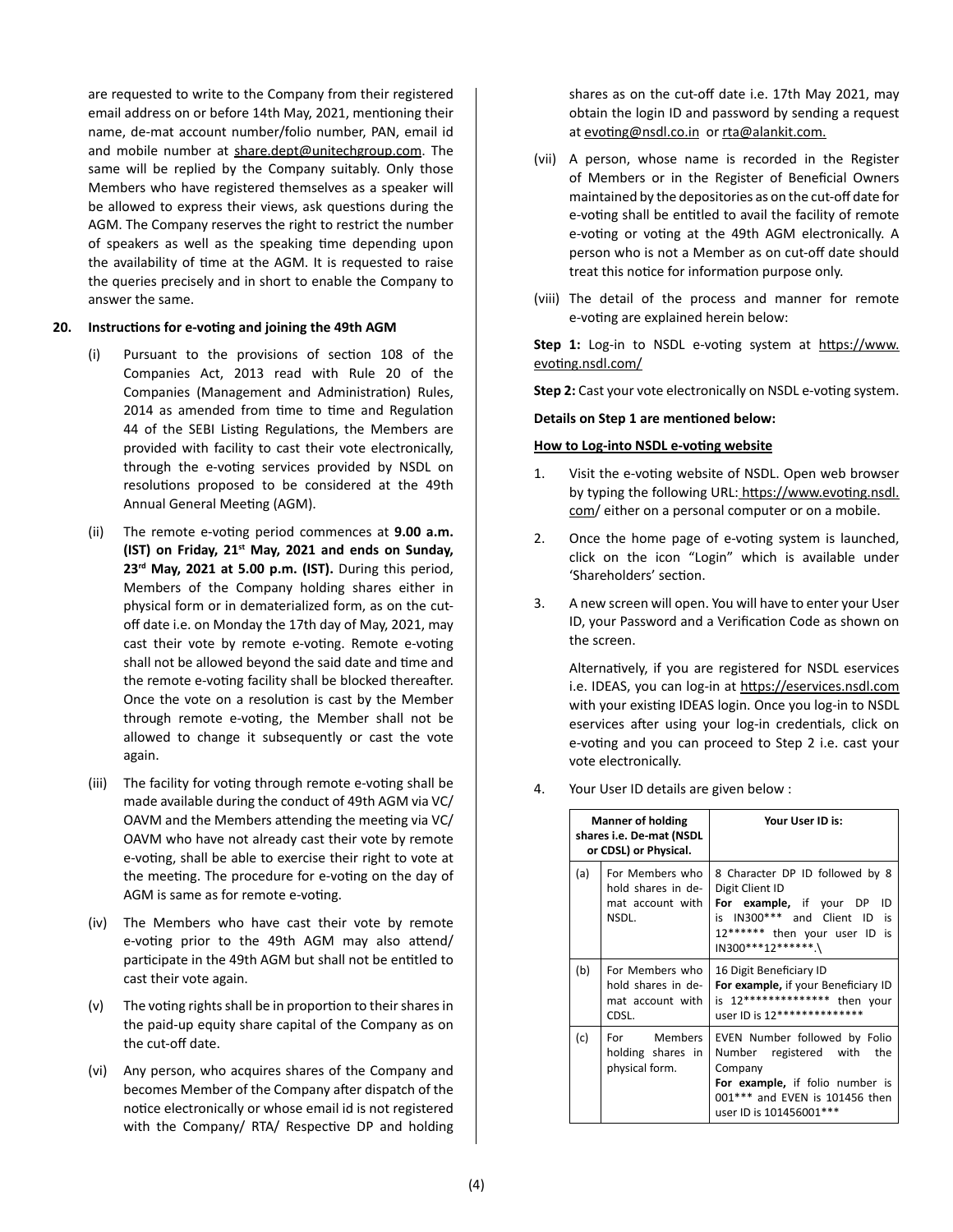- 5. Your password details are given below:
	- (a) If you are already registered for e-voting, then you can use your existing password to login and cast your vote.
	- (b) If you are using NSDL e-voting system for the first time, you will need to retrieve the 'initial password' which was communicated to you. Once you retrieve your 'initial password', you need to enter the 'initial password' and the system will force you to change your password.
	- (c) How to retrieve your 'initial password'
		- (i) If your email ID is registered in your De-mat account or with the Company, your 'initial password' is communicated to you on your email ID. Trace the email sent to you from NSDL from your mailbox. Open the email and open the attachment i.e. a .pdf file. Open the .pdf file. The password to open the .pdf file is your 8 digit client ID for NSDL account, last 8 digits of client ID for CDSL account or folio number for shares held in physical form. The .pdf file contains your 'User ID' and your 'initial password'.
		- (ii) Process for those Members whose e-mail ids are not registered with the depositories/ RTA/ Company, for procuring user id and password and registration of e-mail ids, please send a request, before commencement of remote e-voting:
			- (a) In case shares are held in physical mode please provide Folio No., Name of shareholder, scanned copy of the share certificate (front and back), PAN (self attested scanned copy of PAN Card), AADHAR (self attested scanned copy of Aadhar Card) by sending email to rta@alankit.com with a copy marked to share.dept@unitechgroup.com.
			- (b) In case shares are held in demat mode, please provide DPID-Client ID (16 digit DPID + CLID or 16 digit beneficiary ID), Name, client master or copy of Consolidated Account statement, PAN (self attested scanned copy of PAN card), AADHAR (self attested scanned copy of Aadhar Card) by sending email to rta@alankit.com with a copy marked to share.dept@unitechgroup. com.
- 6. If you are unable to retrieve or have not received the "Initial password" or have forgotten your password:
	- (a) Click on "**Forgot User Details/Password**?"(If you are holding shares in your De-mat account with NSDL or CDSL) option available on www.evoting.nsdl.com.
- (b) **"Physical User Reset Password"** (If you are holding shares in physical mode) option available on www. evoting.nsdl.com.
- (c) If you are still unable to get the password by aforesaid two options, you can send a request at evoting@nsdl.co.in mentioning your De-mat account number/folio number, your PAN, your name and your registered address.
- (d) Members can also use OTP (One Time Password) base login for casting the votes on the e-voting system of NSDL.
- 7. After entering your password, tick on Agree to "Terms and Conditions" by selecting on the check box.
- 8. Now, you will have to click on "Login" button.
- 9. After you click on the "Login" button, Home page of e-voting will open.

# **Details on Step 2 are given below:**

# **How to cast your vote electronically on NSDL e-voting system**

- 1. After successful login at Step 1, you will be able to see the Home page of e-voting. Click on e-voting. Then, click on Active Voting Cycles.
- 2. After click on Active Voting Cycles, you will be able to see all the Companies "EVEN" in which you are holding shares and whose voting cycle is in active status.
- 3. Select "EVEN" of Company for which you wish to cast your vote.
- 4. Now you are ready for e-voting as the voting page opens
- 5. Cast your vote by selecting appropriate options i.e. assent or dissent, verify/modify the number of shares for which you wish to cast your vote and click on "Submit" and also "Confirm" when prompted.
- 6. Upon confirmation, the message "vote cast successfully" will be displayed.
- 7. You can also take the printout of the votes cast by you by clicking on the print option on the confirmation page.
- 8. Once you confirm your vote on the resolution, you will not be allowed to modify your vote.

# **Instructions for Members for E-voting on the day of AGM are as under:**

- 1. The procedure for e-voting on the day of AGM is same as the instruction mentioned for e-voting
- 2. Only those Members who will be participating in the AGM through VC/OAVM facility and have not cast their vote on the Resolutions through remote e-voting shall be eligible to vote through e-voting system at the AGM.
- 3. The Members who have voted through remote e-voting will be eligible to attend the AGM but shall not be eligible for voting in the AGM